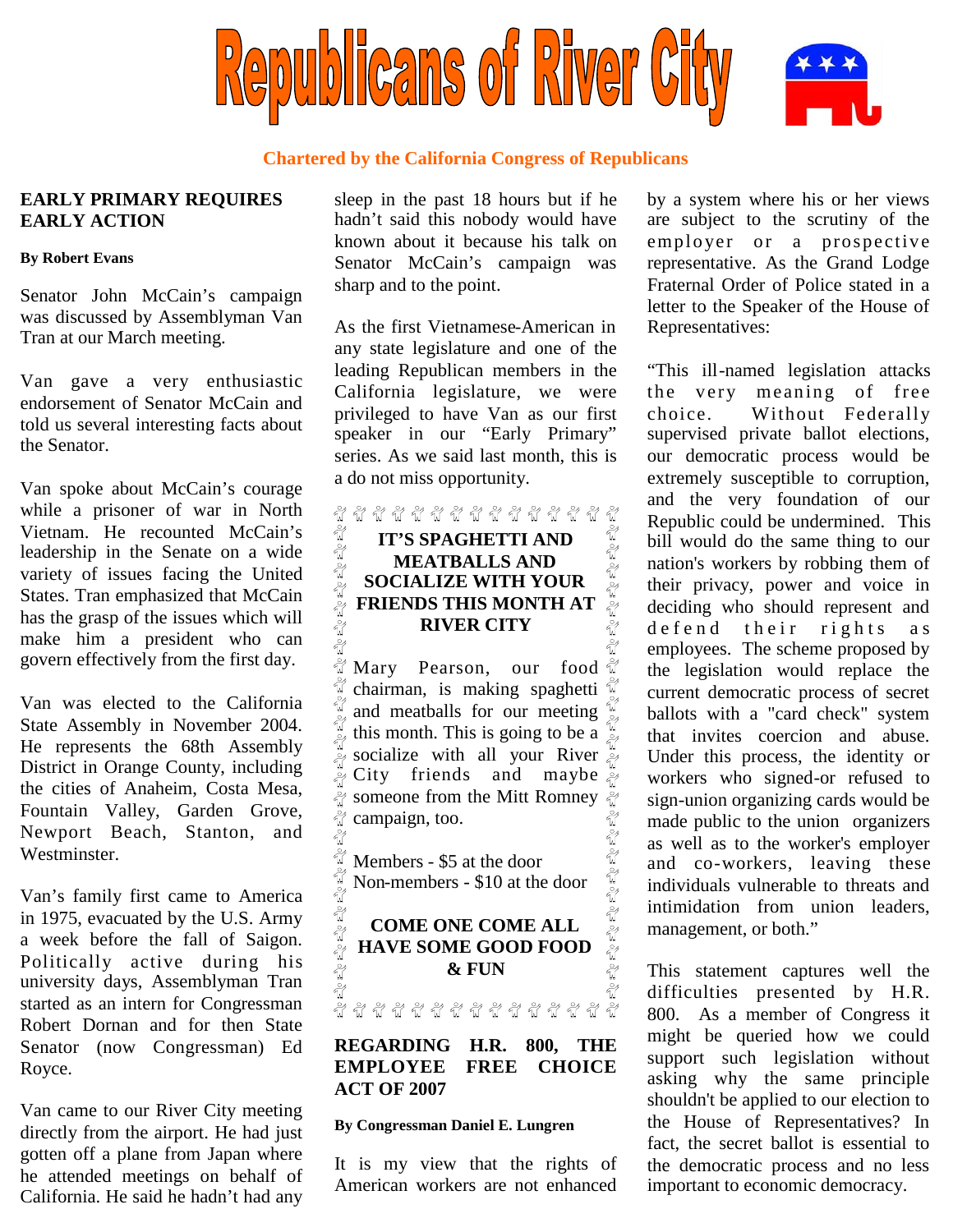

Carl Burton, President

**By Carl Burton**

## **A M B E R S C H A L A N S K Y - FRETWELL**

I first met Amber when she was about 6 weeks old and she was raised by her parents Donna and Erick in a Republican household.

Amber got an early start stuffing campaign envelopes, walking precincts and making phone calls on behalf of Republicans.

Amber's volunteer efforts included design and set-up of the Party's annual booth at the California State Fair. She served as Phone Bank Coordinator for the 1998 and 2000 general elections.

Amber served as Secretary of the Sacramento County Republican Party Central Committee from 2002 to

**Page 2** 2006. When the party reorganized in 2007 Amber was elected 2nd Vice Chairman in charge of registration for the Party.

> The responsibility of the 2nd Vice Chairman, according to County bylaws, is: to "Oversee ongoing voter registration efforts in Sacramento County." Amber had the experience and a successful track record of registering voters in all types of voter registration venues in Sacramento.

> She was in the process of making plans and developing procedures to increase Republican voters in the county to help our Republican candidates win office. I want to take this opportunity to thank you for your efforts.

Amber resigned from the central committee on April 2, 2007 and I want her to know that I think all the members of the Central Committee will miss her.

Amber always did an excellent job for the Republican Party and I and the Republicans of River City want to wish her well in any upcoming efforts she may pursue.



## **FOR ALL YOUR INSURANCE NEEDS, CALL RRC MEMBER**



Samuel R. Jones Agent<br>CA Insurance Literae #0E10314

7244 Regard Way<br>Sacramento, California 95842 916.332 2506 business/fax 916.813.1657 cell samuel\_jones@us.aflac.com aflac.com

**SAMUEL R JONES: (Business) 916-332-2506 or (Cell) 916-813-1657**



**ublished by the Republicans of**

**River City:**

Volume 2007, Issue 4

Editor: Robert Evans Telephone 359-5741

Carmichael, CA 95609-1635

P. O. Box 1635

**Republicans of River City Board of Directors:**

Carl Burton, President Marian Higdon, Director Norman Jachens, 1st Vice President Fred Hildebrand, Director Betty Axup, 2nd Vice President John Madriz, Director William Chan, Membership Secretary Mary Pearson, Director Robert Evans, Treasurer Al Rogel, Director Paul Green, Past President Carey Stirling, Director George Bradshaw, Director Barbara Sullivan, Director Richard Eigenheer, Director Florin Ciuriuc, Associate Director Ed Gorre, Director Marko Mlikotin, Associate Director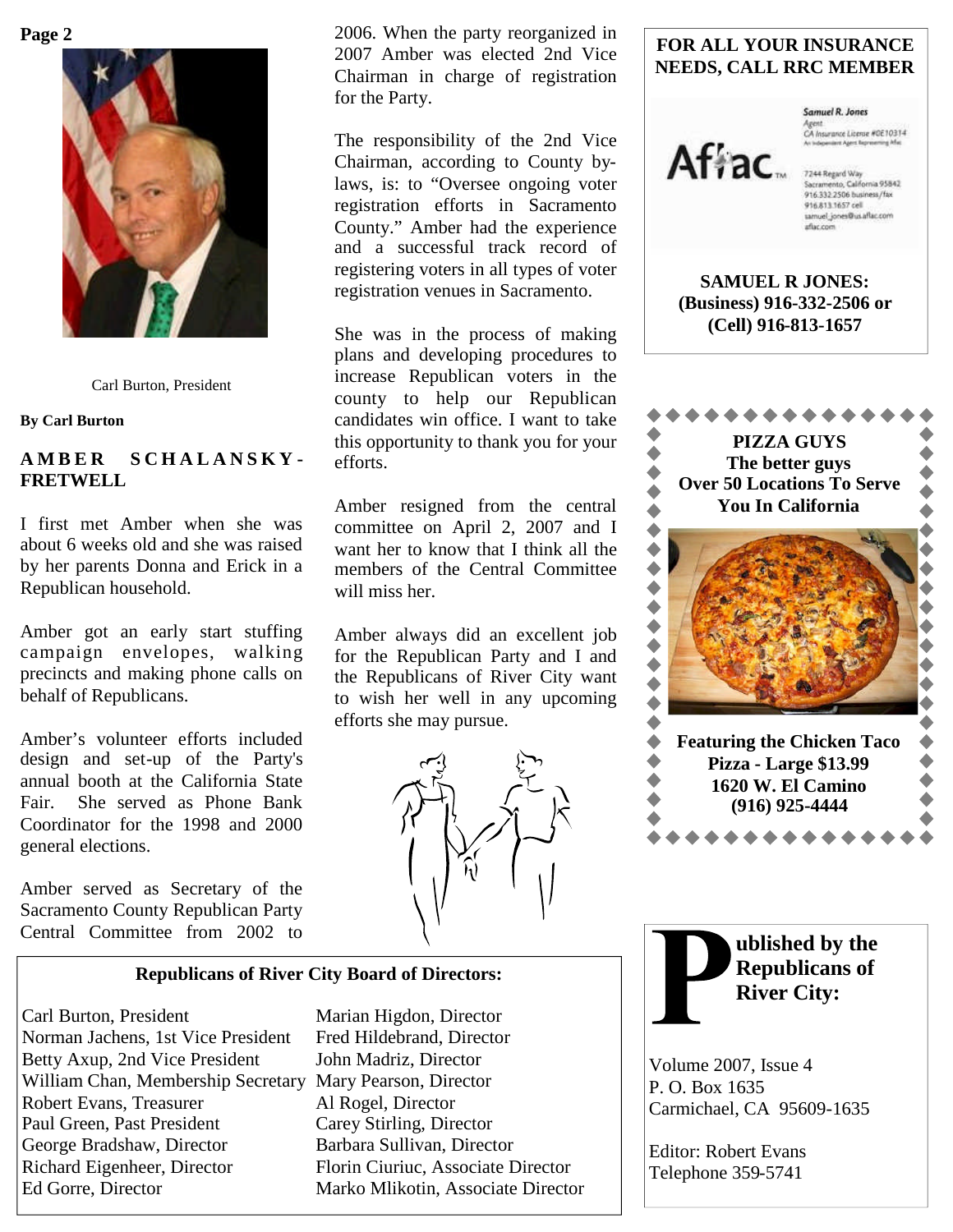# **HEALTH CARE REFORM DEBATE CAN NOW BEGIN Page 3**



**Honorable Roger Niello**

#### **By Assemblyman Roger Niello**

California's Health Care system is in need of reform. Choices are limited, costs are too high, and too many are without insurance. And while the reforms have probably been needed for quite some time, the issue has now captured the attention of the Governor and Legislative leaders, as several health care reform ideas have recently been put forth as legislative proposals.

In the Capitol, various reform strategies have emerged. Some plans have been based on a universal coverage, government run health care system that would only serve to increase costs, limit choice, and reduce access has been put forth. Other plans include mandates that increase taxes on small businesses to pay for health care. An alternative reform package, put forth by Assembly Republicans, relies on a series of 19 different health care reform proposals that will ensure that consumers can pick the type of health care coverage they want and need, will reduce health care costs for everyone, and increase access for those without insurance.

In order to maximize choice, reforms need to focus on allowing the marketplace for health care to function without interference from

politicians. Unfortunately, as a direct result of policies enacted by the legislature in the past, many families are stuck with expensive, one-sizefits-all plans that may or may not meet their needs. Reform proposals to give Californians the freedom to choose health savings accounts, allowing individuals to choose their own health insurance benefits, and providing more affordable health care choices by expanding competition are all part of this reform.

As a part of the plan to maximize choice, I am proud to author AB 1644, which will allow out-of-state insurers to offer health benefits plans to Californians and allow in-state insurers to offer the health benefit plans that will enable individuals and business owners to purchase high quality medical coverage at lower prices through more competition and greater choice.

Central to any health care reform plan should be proposals to reduce the overall costs of health care and health insurance. To reduce costs, legislative reforms within the Assembly Republican proposal focus on establishing new insurance pools that allow uninsured workers and small businesses to buy insurance plans at a lower price, and reforms that lower out of pocket costs for those who have no coverage through their employers by expanding state tax deductions for health care expenses.

Finally, access to health care is critical to ensure that those who have no health care coverage are finally covered. Reform proposals in this regard focus on providing tax incentives for doctors to provide more charity care, an expansion of nursing education programs at state colleges and universities to ensure an expanding pool of qualified registered nurses, and reforms to ensure seismic retrofitting of California's hospitals is performed on a timely basis.

Additionally, as a means of increasing access, I have authored Assembly Bill 1643, a bill that will eliminate the barriers in state law that prohibits the establishment of walkin neighborhood health clinics. These clinics could enable California families to access more convenient health clinics at pharmacies, grocery stores, and shopping malls. Unfortunately, two costly requirements in state laws have essentially prevented the establishment of these clinics. One requires health clinics to be owned and operated by licensed health care professionals, while another requires at least one supervising physician for every 4 nurse practitioners and 2 physician assistants. Many other states have smaller ratios or no ratios at all and in those states, visits to retail clinics can cost half as much as a trip to a doctor's office or emergency room.

Shaping California's health care future is less about faceless statistics or confusing words only doctors or the insurance industry understand – it's about the real world challenges faced by Californians every day to afford the health care they deserve to keep their families healthy. When it comes to the health care debate in the legislature this year, it seems that there is no shortage of ideas – and that is a good thing. Democrats and Republicans in the legislature as well as the Governor all have varying ideas how to accomplish health care reform. While it will be difficult to agree on a comprehensive package of legislation for California that will truly reform the system, it is essential that we work toward a solution.